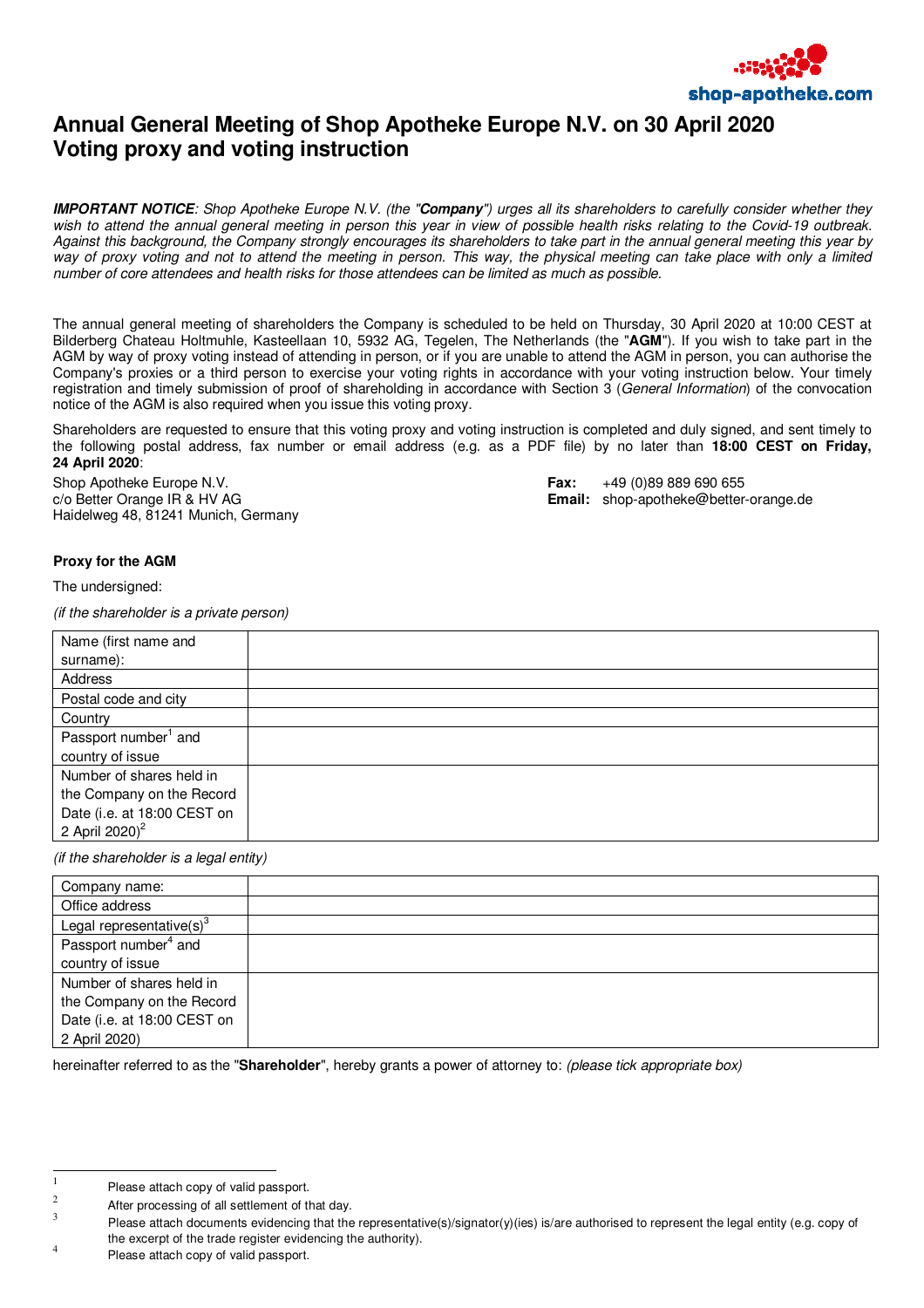- $\Box$  the proxies of the Company, being each of Mr. Daniel Eichinger and Mr. Torsten Fues, both employees of Better Orange IR & HV AG, Munich, Germany; or
- $\Box$  the following person:

| Name (first name and |  |
|----------------------|--|
| surname):            |  |
| Address              |  |
| Postal code and city |  |
| Country              |  |

hereinafter referred to as the "**Proxy Holder**", to be present at the AGM on behalf of the Shareholder, to sign the presence registration forms, participate in deliberations, speak, exercise voting rights that are connected to all the shares held by the Shareholder in respect of the items on the agenda for the AGM in accordance with the voting instruction below, and do whatever the Proxy Holder may deem necessary, all with the authority of substitution.

The Shareholder hereby agrees to indemnify and to hold harmless the Proxy Holder against any claims, actions or proceedings made against the Proxy Holder and against any damages, costs and expenses that the Proxy Holder might incur in connection with this power of attorney.

This power of attorney is governed by Dutch law. Disputes, if any, with respect to this power of attorney shall be exclusively submitted to the competent court in The Netherlands.

In the event that the Shareholder later decides to attend the AGM in person, he/she/it has the possibility to withdraw this power of attorney and voting instruction prior to the AGM at the reception desk of the venue of the AGM.

## **Voting instruction**

*For a valid vote, only mark one box per voting item. In the event that this power of attorney is granted without voting instruction, it*  shall be deemed to be a voting instruction in favour of the voting item if the proposal is made by the managing board and/or the *supervisory board of the Company where no voting instruction was given, and against the other voting item for all other proposals.* 

| Individual voting instruction for agenda items (voting items only):                                                                                                                                                                                                                                              |        | <b>AGAINST</b> | <b>ABSTAIN</b> |
|------------------------------------------------------------------------------------------------------------------------------------------------------------------------------------------------------------------------------------------------------------------------------------------------------------------|--------|----------------|----------------|
| Agenda item 3.a.: Remuneration report for the financial year 2019 <sup>5</sup>                                                                                                                                                                                                                                   |        | $\Box$         | $\Box$         |
| Agenda item 3.c.: Adoption of the annual accounts for the financial year 2019                                                                                                                                                                                                                                    | □      | О              | $\Box$         |
| Agenda item 3.e.: Proposal to allocate the results of the financial year 2019                                                                                                                                                                                                                                    | $\Box$ | $\Box$         | $\Box$         |
| Agenda item 4.a.: Discharge from liability of all members of the managing board for the<br>performance of their duties during the past financial year                                                                                                                                                            |        | □              | □              |
| Agenda item 4.b.: Discharge from liability of all members of the supervisory board for the<br>performance of their duties during the past financial year                                                                                                                                                         |        | $\Box$         | $\Box$         |
| Agenda item 5: Re-appointment of Mazars Accountants N.V. as external auditor of the<br>Company to audit the annual accounts of the Company for the financial year ending<br>31 December 2020                                                                                                                     | $\Box$ | $\Box$         | $\Box$         |
| Agenda item 6.b.: Final discharge from liability of Mr. Dr. Ulrich Wandel for the performance<br>of his duties as member of the managing board                                                                                                                                                                   | $\Box$ | $\Box$         | $\Box$         |
| Agenda item 6.c.: Appointment of Mr. Jasper Eenhorst as a member of the managing board                                                                                                                                                                                                                           |        | □              | $\Box$         |
| Agenda item 7.: Adoption of a new remuneration policy for the members of the managing<br>board and the members of the supervisory board                                                                                                                                                                          |        | $\Box$         | $\Box$         |
| Agenda item 8.a.: Proposal regarding the granting of rights to acquire shares (stock<br>options) to members of the managing board                                                                                                                                                                                |        | $\Box$         | $\Box$         |
| Agenda item 8.b.: Approval and ratification to grant stock options to Mr. Jasper Eenhorst                                                                                                                                                                                                                        |        | $\Box$         | $\Box$         |
| Agenda item 9.a.: Revocation of the current designation of the managing board as the<br>corporate body authorised to issue shares and/or grant rights to acquire shares subject to<br>certain conditions                                                                                                         |        | О              | $\Box$         |
| Agenda item 9.b.: Revocation of the current designation of the managing board as the<br>corporate body authorised to restrict or exclude the pre-emptive rights upon the issue of<br>shares and/or the granting of rights to acquire shares as described under agenda item 9.a.<br>subject to certain conditions |        | $\Box$         | $\Box$         |
| Agenda item 9.c.: Designation of the managing board as the corporate body authorised to<br>issue shares and/or grant rights to acquire shares subject to certain conditions                                                                                                                                      | $\Box$ | $\Box$         | $\Box$         |

If you who wish to provide a positive advice, please mark the "for" box. If you mark the "against" box, that will mean that you wish to provide a negative advice with respect to the Company's remuneration report for the financial year 2019.